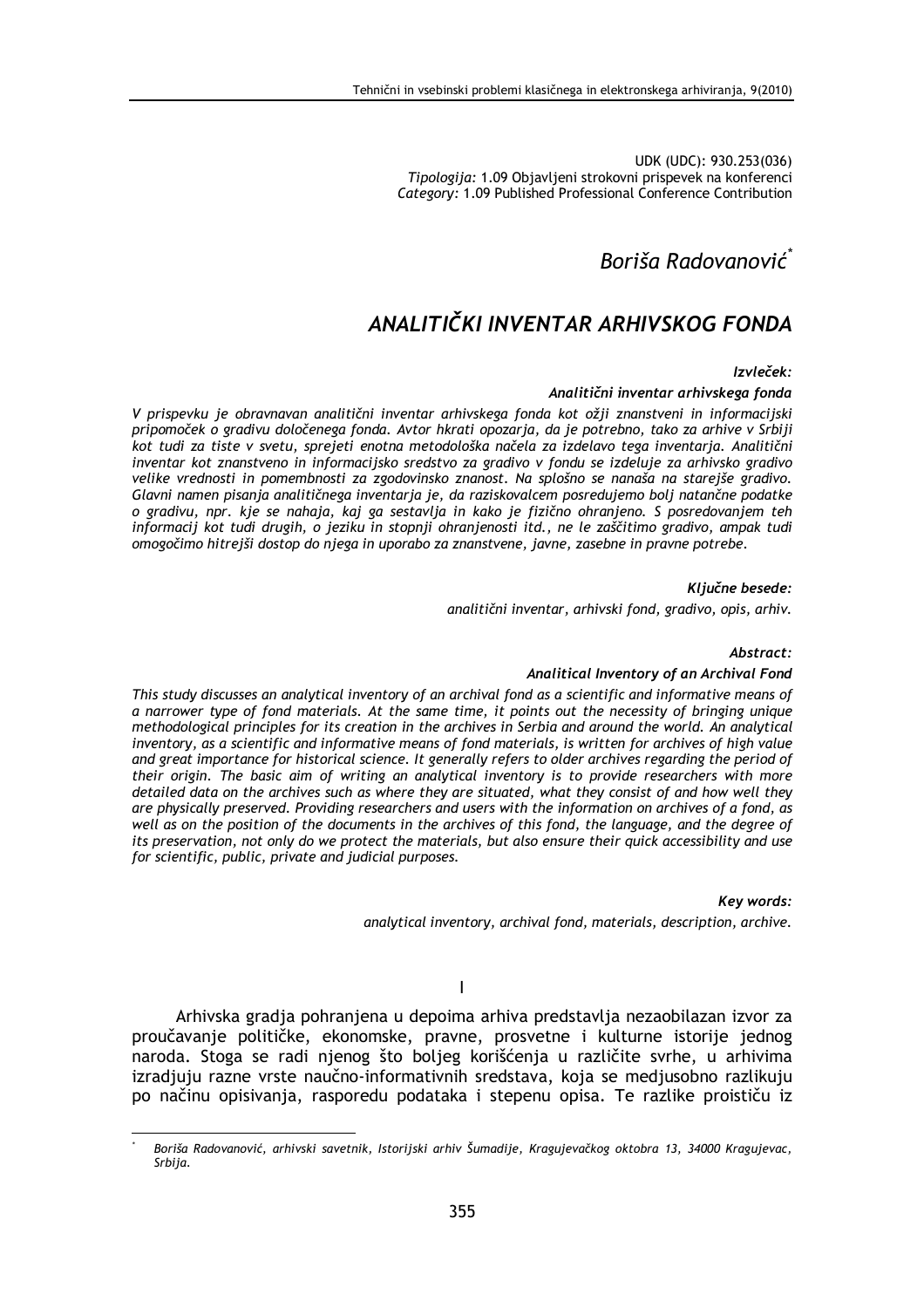razlika o vrednosti arhivske gradje, vrsti i količini materiala i njenoj strukturi, kao i važnosti za naučna saznanja i istraživanja.

Pored opštih postoje i takva informativna sredstva koja daju veoma detaljne opise sadržine i odlika predmeta ili pojedinih arhivskih dokumenata koji se nalaze u tim jedinicama, posebno kada se radi o starim i značajnim fondovima i zbirkama. Ova informativna sredstva nazivaju se analitički inventari.<sup>1</sup>

Analitički inventar sadrži kratak opis svakog pojedinačnog dokumenta ili predmeta, označava mu sadržaj, vreme i mesto postanka, vrstu gradje, stepen očuvanosti kao i jezik kojim je taj dokument pisan. Ovako izradjen inventar koristi istraživaču da vrlo lako dodje do informacija o gradji koja mu je potrebna. Na osnovu inventara istraživač može vršiti njen odbir ne vršeči pregled veče količine arhivske gradie, čime se postiže zaštita gradie od česte i suvišne upotrebe, a koja neminovno vodi njenom oštećenju.

Kako mnoga pitanja uvezana za izradu informativnih sredstava u arhivima nisu adekvatno rešena jer se ona rade na različite načine, potrebno je jednim uputstvom koje bi donelo arhivsko veće prevazići nagomilane probleme u ovoj oblasti. Jedno od nerešenih pitanja na koje arhivistika traži dugi niz godina odgovor je pitanje donošenja jedinstvenog metodološkog načela za izradu analičkih inventara kao naučno-informativnog sredstva o arhivskoj gradji.

Na osnovu uvida u izradu analitičkih opisa u Srbiji i svetu možemo konstatovati da se još uvek nisu iskristalisali jasni stavovi i pravila za izradu ove vrste opisa mada su ona korišćena i zbog detaljnih podataka o gradji, odnosno analize sadržine pojedinih predmeta u fondu. Stoga se nametnula potreba izrade jednog jasnog i nedvosmislenog pravila za njihovu izradu, koje bi bilo opšte prihvaćeno.

Kada je reč o opisivanju arhivske gradje jednog fonda u svetu danas postoji nekoliko različitih formi izrade analitičkih opisa arhivske gradie. Izrad naučnoobaveštajnih sredstava (repertorija) može se posmatrati kao kruna rada arhiva. Daćemo ovde samo nekoliko karakterističnih primera izrade analitičkih inventara u pojedinim zemljama.

Analitički inventari se u Francuskoj izradjuju tek posle izrade sumarnog inventara (numerički repertorij), a sadrže detaljne opise sadržaja kutija i uvezanih knjiga po arhivskim grupama. U inventaru se iskazuju broj arhivskih jedinica i pojedinih predmeta svake kutije. Ako se arhivske jedinice sastoje od heterogenih spisa, onda je analiziran predmet po predmet. Sadržaj značajnih predmeta prikazan je veoma opširno da često može zameniti original. Ako su, naprotiv, jedinice sadržajno homogene one su upisane prema vrsti spisa od kojih su sastavljene. Analitički inventari izradjeni na ovaj način ipak ne daju tako opširne opise spisa.

Praksa opisivania odnosno inventarisania dokumentarnog materijala u Rusiji i zemljama koje su ulazile u sastav bivšeg SSSR-a podleže pravilima koja su veoma detalina i precizna i obuhvataju sve elemente na izradi analitičkog inventara. Prema tim pravilima, opis odnosno inventar predstavlja spisak jedinica čuvanja sa rednim

U Arhivu Vojvodine održano je 27. oktobra 1977. godine savetovanje na temu izrade analitičkog inventara. Iznesena su iskustva arhiva u Srbiji na izradi ove vrste informativnih sredstava. O tome videti: N. Nikolić, Neka iskustva u izradi analitičkog inventara, Arhivski pregled 1-2, Beograd, 1978, str. 226-230; S. Lalić, Problemi izrade analitičkog inventara u arhivima u SAP Vojvodini, Arhivski pregled 1-2, Beograd, 1978, str. 91-99; S. Tot, O analitičkom inventaru sa stanovišta publikovanja, Arhivski pregled 1-2, Beograd, 1978, str. 107-108. K. Nemeth, Popisivanje arhivske gradje u Priručniku iz arhivistike, SDARJ, Zagreb, 1977, str. 206-208.

<sup>&</sup>lt;sup>2</sup> Th. R. Šelenberg, Moderni arhivi (prevod sa engleskog), Zagreb, 1968, str. 206.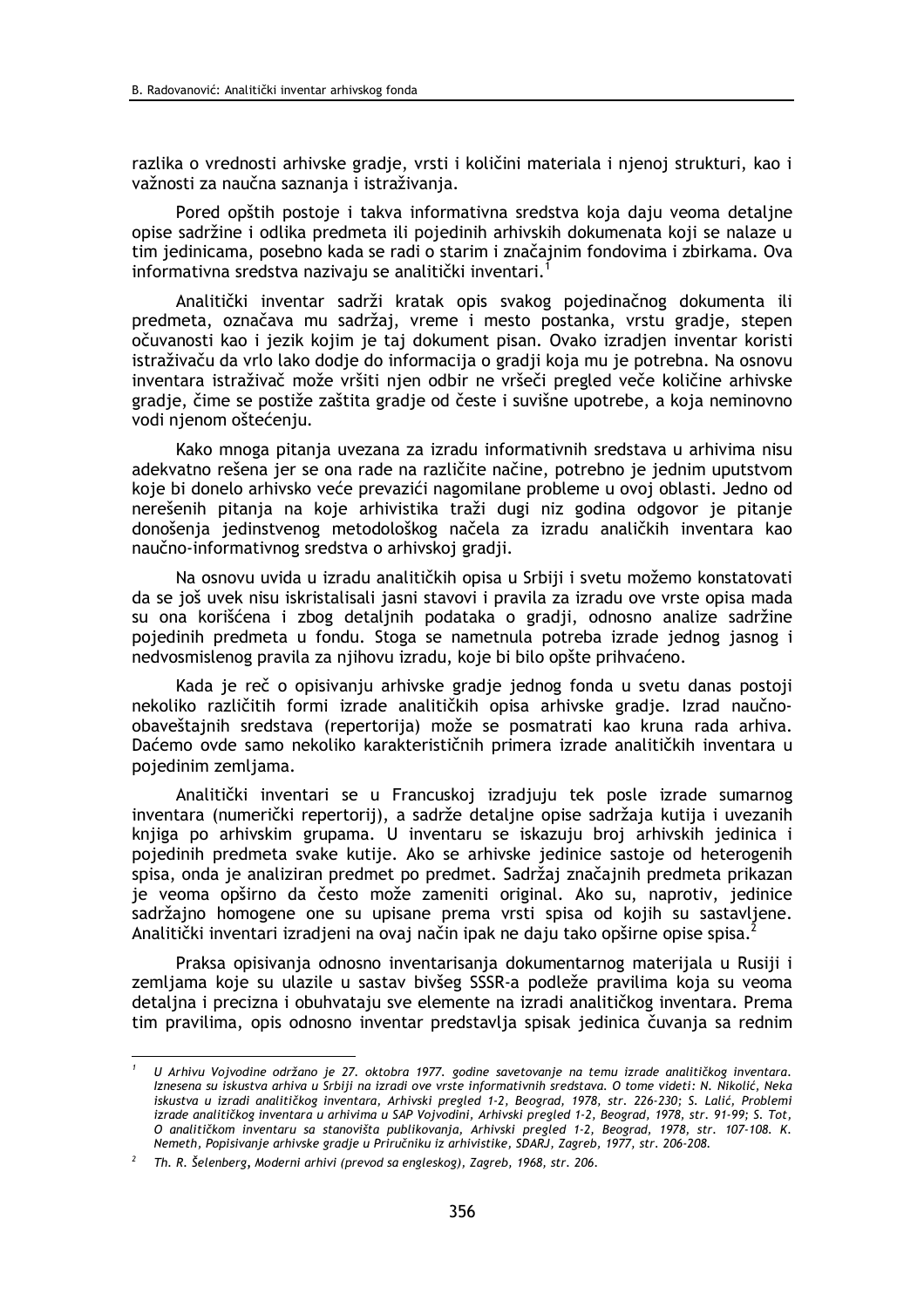brojevima, a ima trostruki cilj: otkrivanje sastava i sadržine dokumenata, utvrdjivanje načina sistematizacije i odredjivanje mesta dokumenta u fondu ili zbirci. Analizirajući ovu vrstu inventara može se iz postojeće prakse izvući zaključak da su njihovi različiti modaliteti zavisno od stepena detalja u analizi sadržine gradje doveli do postojanja tri oblika analitičkih opisa a samim tim i inventara: inventar natpisa (svaki predmet se opisuje jednom reči ili kratkom rečenicom), inventar izvoda (daje se sažeta sadržina najvažnijeg dela dokumenta) i inventar rezimea (daje se sadržina celog dokumenta, pri čemu se izostavljaju samo reči i rečenice koje ne menjaju smisao predmeta). Opis arhivske gradje treba da sadrži naslovnu stranu, sadržaj (naziv delova), predgovor, spisak skraćenica, opisne stavove, zaključnu belešku i pokazivače.<sup>3</sup>

U Nemačkoj se analitički inventari rade sa iscrpnim informacijama. U Engleskoj se ne pravi analitički inventar, već se rade samo regesti. U SAD se ne izradjuju analitički inventari, ali se zato prave detaline popisne liste koje se dele na dve grupe.<sup>4</sup> U jednoj grupi se navodi koji akti postoje za odredjene predmete, a u drugoj koji se predmeti nalaze u odredjenim aktima.<sup>5</sup>

Što se tiče Republike Srbije, Zakonom o kulturnim dobrima Republike Srbije (Sl. glasnik RS, br. 71/94) propisane su opšte odredbe o načinu zaštite i korišćenje arhivske gradie u Srbiji, a stručni metodi, principi i pravila koji se primenjuju tokom složenog procesa obrade arhivske gradje predmet su proučavanja posebne društvene nauke - arhivistike.

U arhivima u Srbiji izradjuje se više vrsta naučno-informativnih sredstava i svako od njih ima odredjenu ulogu i značaj u procesu rada sa arhivskom gradjom. Podelieni su u dve grupe, odnosno u inventare opšteg i inventare užeg tipa. Prvu grupu (inventari opšteg tipa) čine pregledi, vodiči i opšti inventari. Njihov zadatak je da korisniku arhivske gradje pruže opšte podatke o gradji jednog arhiva.

Drugu grupu (inventari užeg tipa) čine vodič za grupu fondova ili jedan fond, sumarni i analitički inventari, katalozi, regesta i pregled odredjene vrste gradje arhiva. Njihov zadatak je da pruže detaljnije informacije o pojedinim delovima arhivske gradje arhiva. Zbog posebnog značaja inventara arhivska struka je zakonskim i podzakonskim propisima obavezala arhive u Srbiji na njihovu izradu.

O značeniu analitičkog inventara i o načinu nijhove izrade, kao i o elementima koje treba da sadrže, bilo je mnogo različitih mišlienia i stavova. Posebno su se arhivisti sporili oko toga koje kriterijume treba primeniti za izbor fondova ali i oko načina izrade ovih informativnih sredstava. Danas se smatra da analitički inventari pružaju veoma detaljne opise sadržine i oblike predmeta ili pojedinih dokumenata koji se nalaze u tim jedinicama, posebno kada se radi o starim i značajnim fondovima i zbirkama. Primenom takvog načina obrade postiže se zaštita gradje od prekomerne upotrebe i mogućnost bržeg i efikasnijeg pronalaženja podataka koji se traže, naročito ako postoje i registri. Što se tiče strukture, odnosno sastavnih elemenata i oblika analitičkog inventara, takodje ima mnogo razlika u dosadašnjem načinu rada, a odredjene nedoumice se javljaju i pri izradi registara (indeksa). Prikaz

Teorija i praksa arhivske službe u SSSR, udžbenik. Redakcija: G. A. Bjelov, A. I. Logino, K. G. Mitjajev, N. R. Prokopenko, Uprava u Moskvi, Beograd, 1962, (prevod), str. 70.

I. Bruk, Lj. Popović, Arhivistika za 3. i 4. razred usmerenog obrazovanja prerodilačke i arhivsko muzejske struke, Zavod za udžbenike i naučno nastavna sredstva, Beograd. 1986.

Th. R. Šelenberg, Moderni arhivi (prevod sa engleskog), Zagreb, 1968, str. 206 - 208.

Službeni glasnik Republike Srbije, br. 1/94.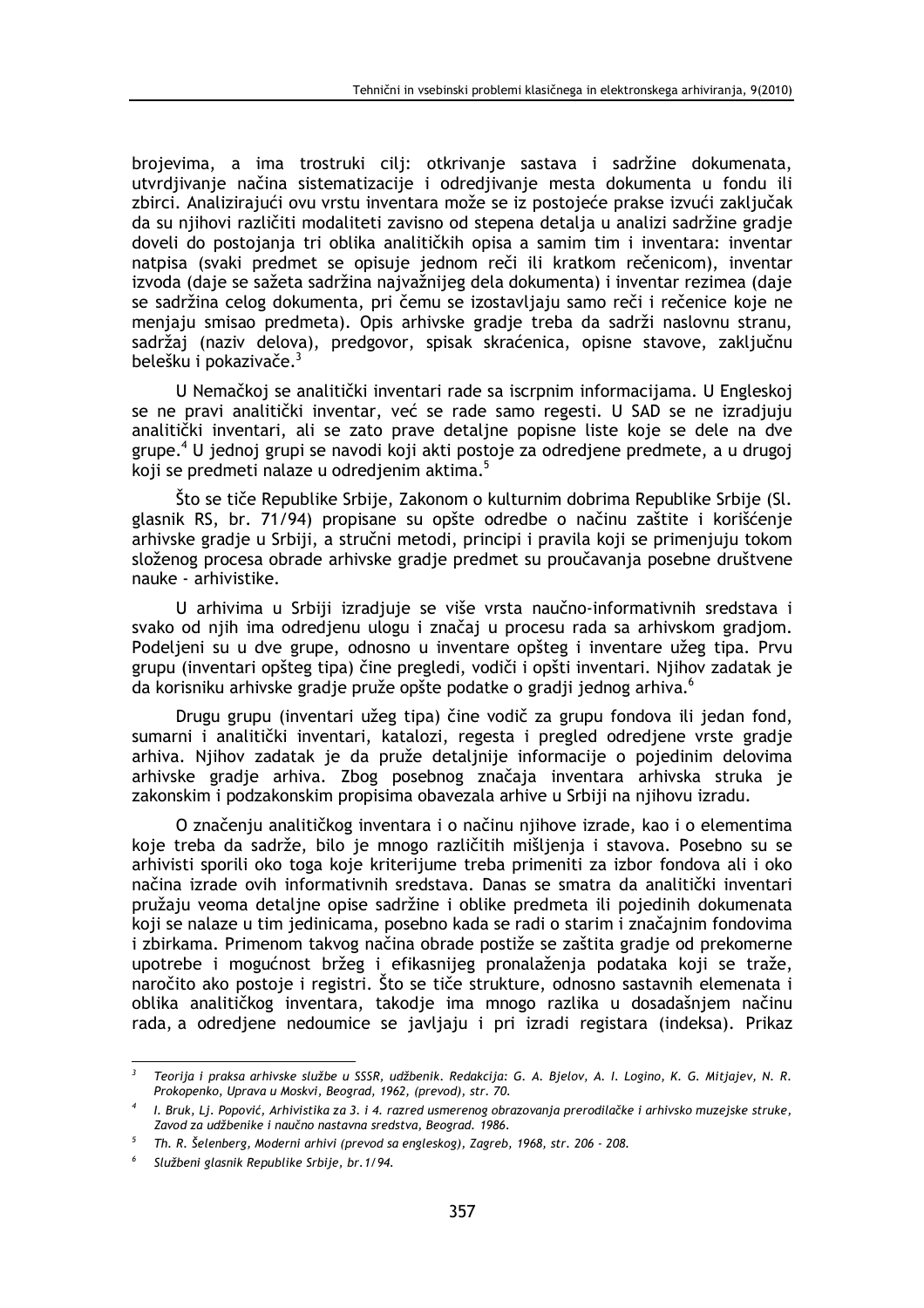postojećih razlika ukazuje na potrebu pronalaženja ujednačene metodologije u izradi analitičkih inventara i registara za sredjenu arhivsku gradju. O tome su pisali mnogi arhivski stručnjaci iz nekadašnje Jugoslavije: Krešimir Nemet, dr. Ivan Beuc, Matila Taskon, Miloš Milošević, mr. Sredoje Lalić, Lazar Ćelap, Franjo Biljan, Janoš Doboš, Nikola Nikolić i drugi.<sup>7</sup>

U skladu sa ovim arhivi kao ustanove koje štite arhivsku gradju dužni su da vrše njeno preuzimanje, evidentiranje, klasifikovanje i sredjivanje kao i njenu tehničku zaštitu. Od preuzete arhivske gradje formiraju se arhivskim ustanovama fondovi po principu provenijencije, ili po principu slobodne provenijencije. Nakon toga pristupa se obradi gradje, odnosno izradi naučno-informativnih sredstava pomoću kojih se postiže zaštita gradje i omogućava njeno korišćenje u naučno-istraživačke i druge društvene svrhe, što je i krajnji cilj celokupnog postupka na arhivskoj gradji. Kao što smo istakli zadatak analitičkog inventara je, da pruži što bolju i detaljniju informaciju istraživaču o sadržaju arhivske gradje, a ima i službeni karakter kao zvanični inventar arhivske imovine.

U našoj arhivističkoj teoriji i praksi analitički inventar predstavlja naučnoinformativno sredstvo užeg tipa koji se izradjuje za arhivsku gradju jednog fonda a najčešće starijeg i značajnijeg, ličnog ili porodičnog fonda. On veoma detaljno opisuje sadržinu i oblik predmeta u fondu i smatra se da korisnicima pruža najbolje informacije o gradji.

Prema našoj arhivističkoj teoriji i praksi zadatak analitičkog inventara je da pruži što bolju i detaljniju informaciju o sadržaju arhivske gradje istraživaču i korisniku. Pored toga to je i službeni odnosno zvanični inventar o arhivskoj gradji. Analitički inventar detaljno opisuje sadržine i odlike predmeta ili pojedinačnih dokumenata koji se nalaze u arhivskom fondu, posebno kada je reč o značajnijim fondovima i zbirkama. Na osnovu toga korisnicima i istraživačima pruža se mogućnost da prilikom trebovanja arhivske gradje za istraživanje izvrši pravilan odbir za zadatu temu. Kako se analitičkim inventarima prikazuje svaki predmet u fondu, a ako je to potrebno svaki dokumenat, zadržavajući redosled koji sredjen arhivski fond ima, kod izrade ovih informativnih sredstava nastaju različiti problemi. Kada arhivista pristupi izradi analitičkog inventara vrlo je važno pravilo da se radi o sredjenoj gradji i da je iz dokumenata arhivskog fonda za koji se inventar radi odstranjen bezvredan registraturski materijal. Dokumenta u fondu moraju imati svoje signature a svaka stranica mora biti paginirana. Tek tada se pristupa izradi analitičkog inventara.

Metodološka pitanja vezana za izradu analitičkih inventara u Srbiji mogu se svesti na sledeće:

- $1.$ Donošenje jedinstvenog metodološkog uputstva za izradu inventara,
- $2.$ Izrada posebnog softvera za analitičku obradu gradje,
- $\overline{3}$ . Stvaranje jedinstvene mreže sa bazom koja bi sadržala analitički obradjenu gradju,
- $\overline{4}$ . Osposobljavanje postojećeg arhivističkog kadra za rad na izradi inventara ili prijem mladog kvalifikovanog kadra.

Videti o tome detalinije kod D. Gavrić, Izrada analitičkih inventara i registara u fondovima Magistrata slobodnih kraljevskih gradova u Vojvodini, napisanog 1987. godine, i M. Žikić, Praksa, problemi i mogućnosti u izradi analitičkih inventara. Medjutim, posebno su značajni radovi za ovu temu koje su izložili S. Lalić i Nikola Nikolić na Savetovanju o izradi analitičkog inventara, koje je održano u Arhivu Vojvodine u Novom Sadu 27. oktobra 1977. godine, koji su sa različitih aspekata prikazali prednosti, potrebe i probleme u vezi za izradom analitičkih inventara. Radovi su publikovani u Arhivskom pregledu 1 - 2, Beograd, 1978, str. 91 - 110.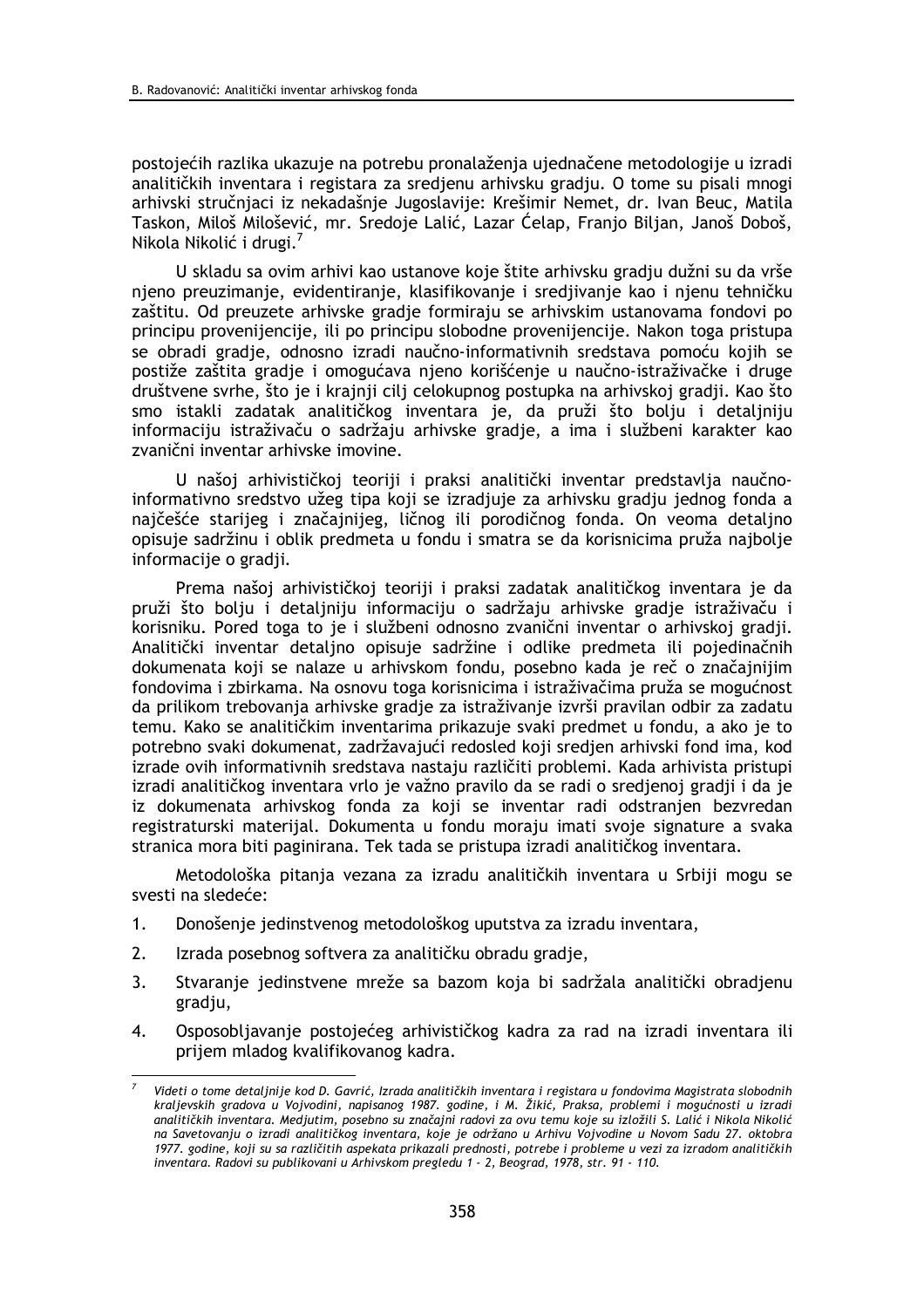Analitički inventar se može raditi u tri oblika:

- a) u obliku kartoteke ili
- b) u obliku knjige i
- u digitalnom obliku.<sup>8</sup>  $\mathsf{C}$ )
- Inventar-kartoteka se sastoji iz listića-kartica koje se rade za svaki predmet ili a) dokument posebno. Ovaj inventar se može lako dopunjavati, korigovati ili pak zameniti, u koliko se za to ukaže potreba. Nedostaci ovog inventara su da kartice mogu biti često slepljene jedna za drugu, tako da neki opisi prilikom pregleda mogu biti izostavljeni. Postoji i mogućnost pogrešnog stavljanja kartica, a u najgorem slučaju mogu greškom biti potpuno izmešane. Ovakav inventar ima pogodnosti za rad i naučno istraživanje jer se listici inventara rediaju redom koji je ustanovljen prilikom njegove izrade po rednim brojevima. Podela unutar listića je ista kao i u fondu, a tehnički se može vršiti na više načina, kao što je to, na primer, bojom kartica, sistemom brojeva i slova i slično.
- b) Inventar-knjiga se sastoji iz više delova, a to su: naslovna strana, uvod, centralni deo i registri. Kako je izrada ovakve vrste inventara masovnija u upotrebi mi ćemo se na izradu ove vrste analitičkih inventara osvrnuti detalinije. Ovo je ujedno i najviše radjen oblik inventara u Srbiji.
- Digitalni oblik analitičkog inventara predstavlja elektronski zapis. To je  $\mathsf{C}$ najsavremeniji način beleženja i čuvanja opisa arhivske gradje, koji se može koristiti u najrazličitije svrhe, menjati i prenositi na daljinu, putem informacijskih tehnologija. Godine 1998 Evropski arhivski informacijski sistem (URL: http//www.europea-narchival.net.), ustanovio je u Bernu pri Švicarskom saveznom arhivu, da se arhivski opisi preko karte Evrope iz raznih zemalja mogu razmenjivati. Analitički opisi igraju važnu ulogu u ovom procesu.<sup>9</sup>

 $\mathbf{H}$ 

Pre nego što počne rad u arhivu na izradi analitičkih inventara neophodno je izvršiti izbor arhivskih fondova koji će se na ovaj način opisivati. Izbor arhivskih fondova za analitičku obradu sličan je donošenju ostalih strateških odluka u arhivu. Proces odlučivanja mora biti dobro organizovan, a rezultati moraju biti u skladu s postavljenim globalnim ciljevima i društvenom ulogom koju arhiv ima.

Usled velikog broja kriterijuma koji se moraju vrednovati, rangirati po prioritetu i značaju, zadatak odbira arhivskih fondova spada u grupu najkompleksnijih zadataka koje se postavlja pred arhiv. Odluku je teško doneti jer se obično stručni radnici arhiva susreću saradnjama koje do sada nisu vršili. Nedostatak iskustava i činjenica da se radi o veoma složenim zadacima iziskivaju od arhivista traženje adekvatnih odgovora i rešenja.

Z. Veljanović, Neka metodološka pitanja u izradi analitičkog inventara, Arhivski anali, AV, Novi Sad, 2006, str. 85 - 94. B. Lerkić, Arhivistika, Zavod za udžbenike i nastavna sredstva, Beograd, 2006, str. 184.

J. Žontar, Arhivska veda, Arhiv Republike Slovenije, Ljubljana, 2003, str. 123.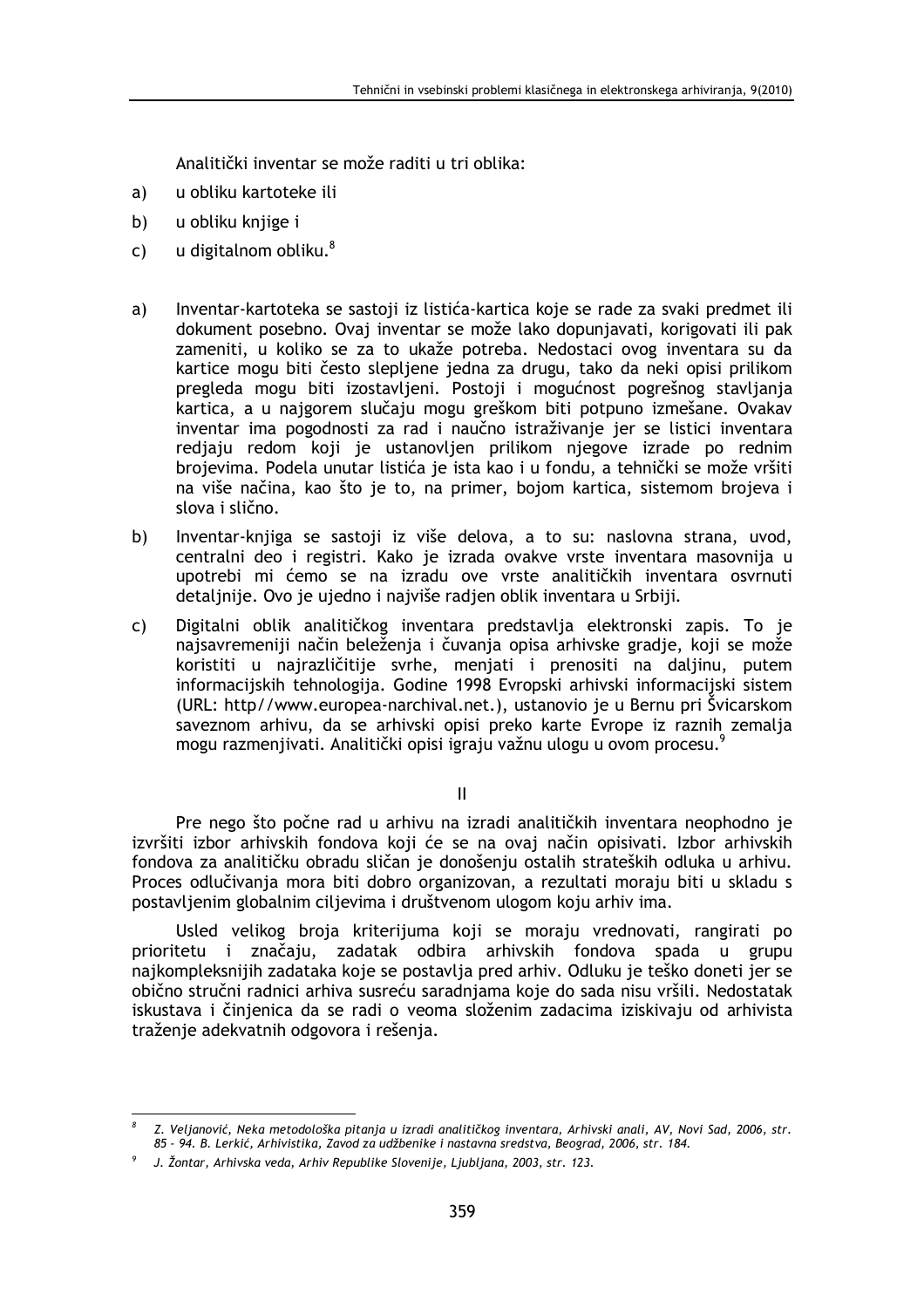Vršiti izbor arhivskih fondova sličan je donošenju stalih strateških odluka u arhivu. Proces odlučivanja mora biti dobro organizovan, a rezultati moraju biti u skladu s postavljenim globalnim ciljevima i društvenom ulogom koju arhiv ima.

Mogući kriterijumi za izbor arhivske gradje za izradu analitičkih inventara su:

- $1.$ Nivo sredjenosti fonda odnosno zbirke. Podrazumeva se da fond koji će se obraditi analitički mora biti sredjen pre nego što se otpočne sa tretmanom.
- $2.$ Dospelost i dostupnost arhivske gradie za istraživanie
- $\overline{3}$ . Veličina, priroda i stanje arhivske gradje. Da li fizičko stanje gradje limitira korišćenje, odnosno koji fondovi ili njegovi delovi su dugoročnim planom predvidjeni za restauraciju i konzervaciju.
- $\overline{4}$ . Intenziteti frekvencija dosadašnjeg korišćenja fonda odnosno zbirke. Pri razmatranju ovog kriterijuma treba imati u vidu da intenzivno dosadašnje korišćenje ne implicira automatski i zaključak da takav fond treba odmah analitički obraditi.
- 5. Dosadašnje teme istraživanja. Tip i nivo korišćenja sigurno mora dati prioritet jednoj u odnosu na drugu istraživanu arhivsku gradju pri izboru za analitičku obradu.

Navedeni kriterijumi se moraju na odgovarajući način vrednovati, tj. primenom formalizovanog postupka kvantitativnog i kvalitativnog odmeravanja varijanti stvoriti odgovarajuću podlogu za izbor najprihvatljivih fondova. Vrednovanje se može posmatrati kao element procesa odlučivanja koji za cilj ima procenjivanje kritičnih razlika medju alternativama, a sam proces vrednovanja obuhvata niz aktivnosti vezanih za:

- definisanja ciljeva i kriterijuma,
- izbor metode vrednovanja (pravila odlučivania).
- utvrdiivanie vrednosti alternatva,
- izbor najprihvatljivije alternative.

Postojanie više kriterijuma s različitim nivojma važnosti, a samim tim i većeg broja alternativa kod donošenja odluke. Napomenuću samo da postoji više metoda, i da je po svom obimu to jedan od najsloženijih koraka u realizaciji izabranog postupka vrednovanja, tj. kvantifikacija vrednosti kriterijuma.

Vrednovanje arhivskih dokumenata fonda je važan posao koji treba da pokaže da je gradju potrebno analitički obraditi. Elementi za vrednovanje su sledeći:

- starost dokumenta, tj. vreme njegovog nastanka,  $\bullet$
- originalnost i kompletnost dokumenta.
- paleografska, heraldička i sfragistička vrednost dokumenta,
- količina i raznovrsnost podataka koje dokumenat sadrži,
- materijal na kome je dokumenat nastao,
- očuvanost dokumenta,
- aktuelnost dogadiaja o kome dokumenat govori,
- mesto i okolnosti pod kojima je dokumenat nastao,
- raritetnost.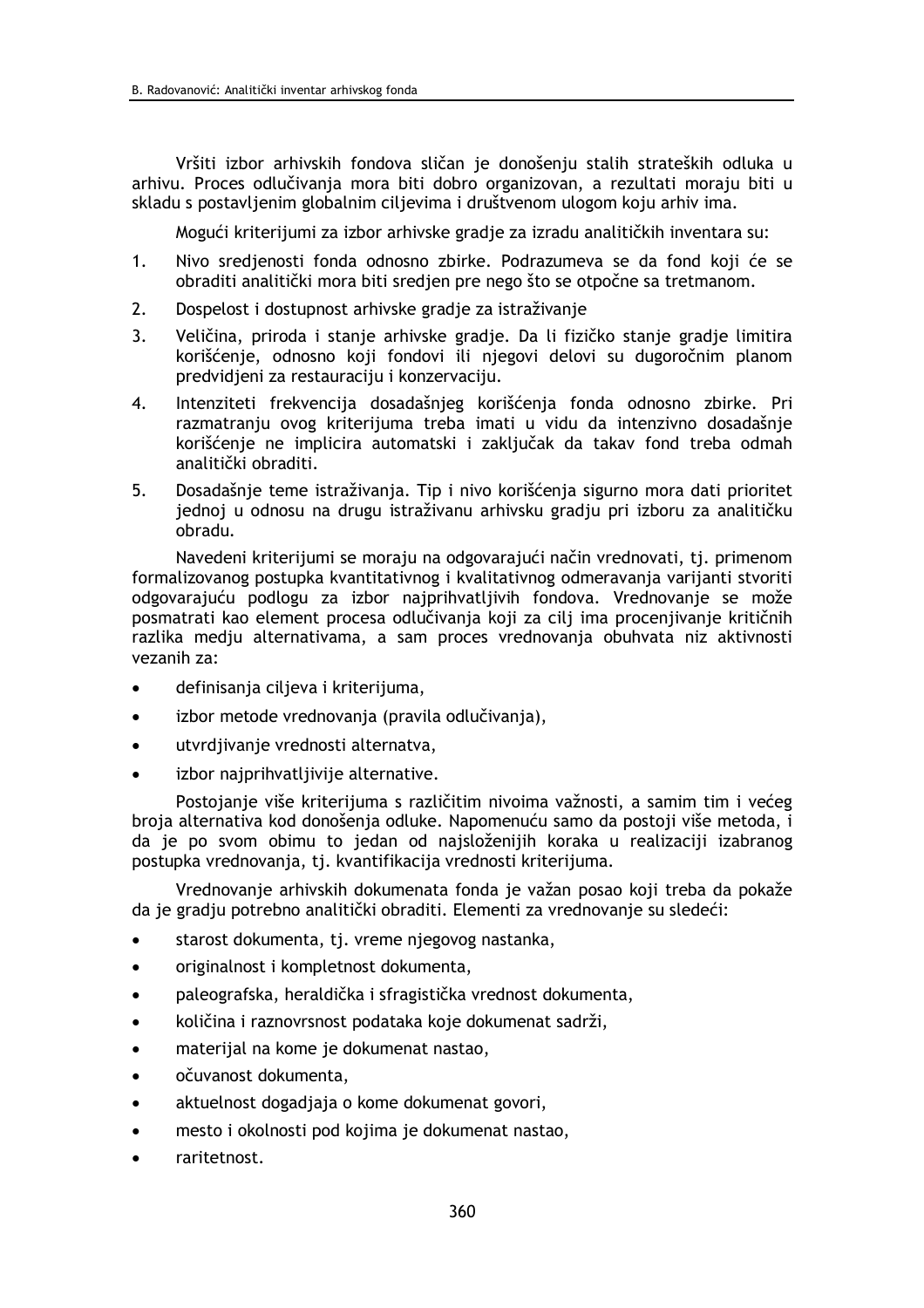Kako se vidi, valorizaciju arhivskih dokumenata fonda namenjenog za analitičku obradu, zbog složenosti posla, ne može vršiti samo jedan čovek. Tek na osnovu rada više eksperata različitih struka i objedinjavanja njihovih rezultata možemo doneti odluku verifikovati je na arhivskom veću.

Posle odluke koji fondovi će biti tretirani analitičkom opisu pred arhiviste se postavlja drugi zadatak: izbor arhiviste kome treba poveriti analitičku obradu gradje. Neće svaki arhivista podjednako dobro vršiti obradu.

Preduslov koji garantuje da će arhivska gradja fonda biti dobro opisana je da arhivista koji odabrani fond uzme u obradu mora biti dobar poznavalac istorijskog perioda na koji se gradja odnosi.

Isto tako rad na sastavljanju analitičkog inventara zahteva dobro poznavanje paleografije, stranog jezika, strukture i kompetencija tvorca fonda, administracije i istorije države i prava. Ovo je potrebno da bi se dobro prikazala istraživačima opšta karakteristika za zbirku povelja i da bi se pravilno opisali pojedinačni dokumenti arhivske jedinice. Analitički inventar treba da prikaže i vrednost koju fond, odnosno dokumenti u fondu imaju kao istorijski izvori. Zbog toga se u njemu navodi i to da li je dokument original, prepis ili izvodi i dr. Na takav način skreće se istraživaču pažnja na verodostojnost i naučne istine dokumenata koji analitički obradjen pruža i sa kakvom dozom kritičnosti treba prisupiti dokumentu. Analitički inventar se obično radi za starije fondove, zbirke povelja i diploma, delove fondova i zbirki koji imaju veliku naučnu vrednost, ili za lične i porodične fondove, kao i za stare rukopisne knjige i za starije zbirke kartografskog materijala i zbirke fotografija.

Kod izrade ove vrste informativnih sredstava u praksi se koriste odredjena pravila koja su se tokom nekoliko decenija iskristalisala. Mada ona nisu u potpunosti identična, možemo reći da se pri izradi ove vrste inventara koriste ova pravila:

- $1<sub>1</sub>$ Analitički inventar se izradiuje samo za sredienu arhivsku gradiu (za arhivske fondove, delove arhivskih fondova i zbirke), a jedinica obrade je predmet ili dokument arhivskog fonda ili zbirke.
- $2.$ Svrha izrade analitičkih inventara je da pruži istraživačima informacije o sadržaju arhivske gradje i spisivanjem sažetog sadržaja predmeta arhivskog fonda ili dokumenta čime se štiti predmet i dokument u arhivskom fondu, odnosno u zbirci
- Analitički inventari se izradjuju na karticama manjeg formata a zatim se  $3.$ prekucavaju na listove (obično A-4 formata) i povezuju u sveske radi publikovanja ili se unose u računar pomoću odredjenog programa, kako bi mogli da se koriste.
- $\overline{4}$ . Obavezni elementi analitičkog opisa jedinice obrade su:
	- arhivska signatura,
	- registraturska signatura,
	- sažeti sadržaj jedinice obrade,
	- raspon godina nastanka jedinke obrade,  $\bullet$
	- podaci o jeziku,
	- podaci o broju listova.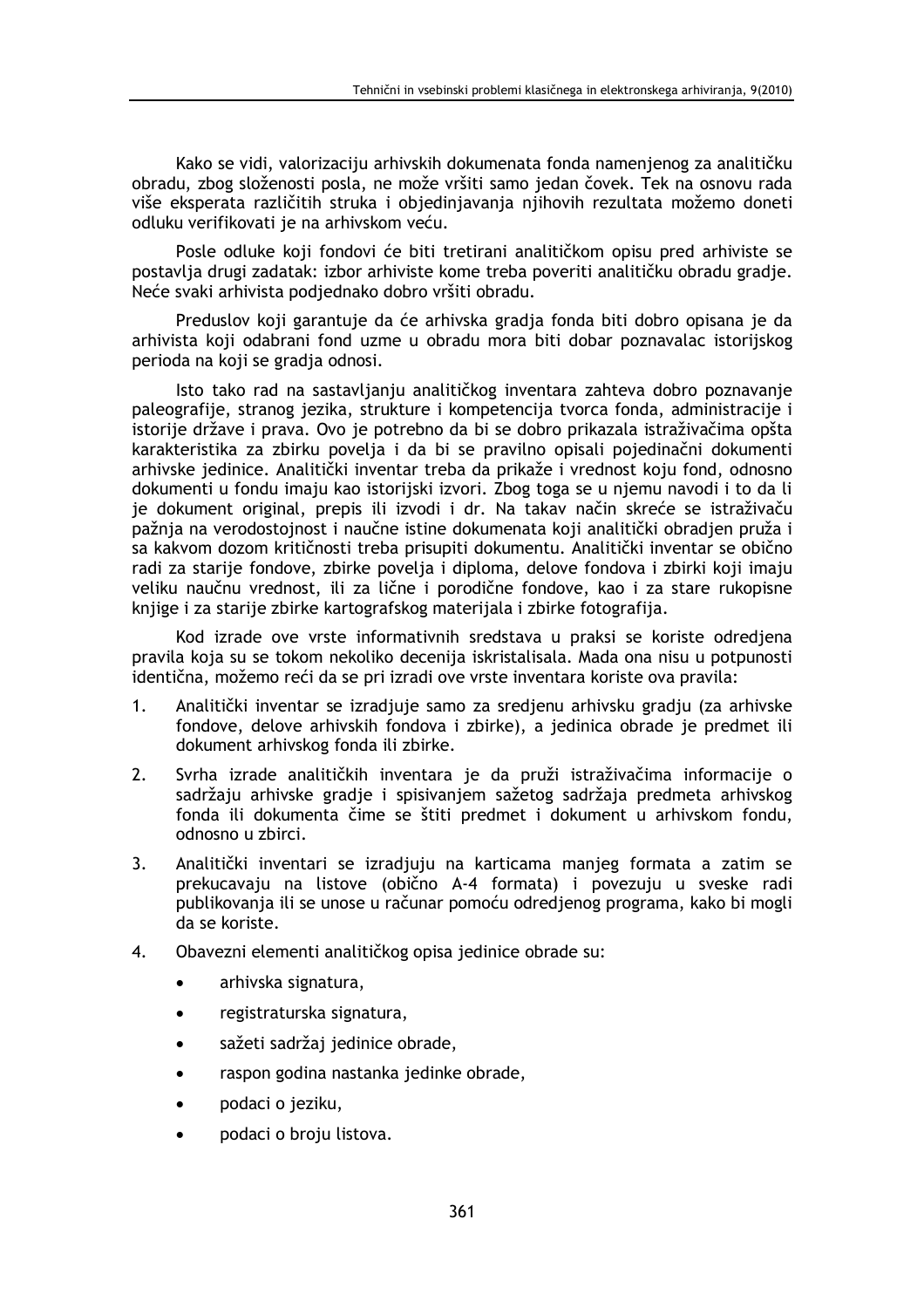5. Pre izrade analitičkog opisa jedinice obrade treba stavljati u košuljice na koje se navode elementi analitičkog opisa, s tim što je praksa pokazala da nije potrebno navoditi i sadržaj, već samo arhivsku signaturu u gornjem levom uglu. $10$ 

 $III$ 

Odavno je uočeno da ovo pitanje arhivske struke nije dovoljno izučeno u Srbiji i da se u ovome dosta kasni u odnosu na svet. Smatrali smo da ćemo ovim radom načeti ovo složeno pitanje i pokušati odgovoriti na mnoga nerešena pitanja.

Pitanja koja se odnose na ovu temu mogu se podeliti u dve grupe:

- $1.$ stručni metodološki problemi oko jedinstvene izrade analitičkih inventara i
- $2<sub>1</sub>$ tehnički problemi oko digitalizacije i načina razmene informacija iz inventara i njihovog korišćenja.

Raščlanjavajući segmente ovih pitanja uočićemo da svaki od njih nosi odredjena podpitanja koja nisu adekvatno rešena i da ih trebamo razrešiti kako bi dobili valjana informativna sredstva o gradji u arhivima i time je učinili dostupnijom.

U naučne metodološke probleme izrade analatičkih inventara spada izrada jedinstvenog metodološkog uputstva. Svima nama je poznato da se ova informativna sredstva ukoliko se rade, rade na veoma različite načine, pa čak i u okviru istih zajednica. Svi pokušaji da se izrada analitičkih inventara unificira nisu urodili plodom. Mi ovde nećemo ulaziti razloge koji su dovodili do razlike u gledištima ali je vredno napomenuti da je početkom devedesetih godina prošlog veka, kada je pokrenuto pitanje uspostavljanja jedinstvene arhivske mreže i službe na nivou Republike Srbije koja je 1995. godine stvorena, na dnevnom redu bilo i ovo pitanje. Medjutim, sve se svelo na održavanje sastanaka direktora i stručnih tela koji su imali za cili da pokrenu arhivsku službu u Republici i osavremene je. Tada je stavljen u funkciju jedinstveni arhivski informativni sistem JAIS i doneto nekoliko propisa o arhivskoj delatnosti, medju kojima je najvažniji Zakon o kulturnim dobrima.

Medjutim, pošto se sa ovim nije daleko odmaklo a pokušaji da se ovo pitanje razreši nisu urodili plodom, mi ćemo u ovom radu pokušati da ukažemo na najvažnija pitanja kod izrade analitičkih inventara i dati neke konkretne predloge kako da se ona reše.

IV

Ako se analitički inventar radi u obliku knjige i želi se publikovati ima sledeče delove:

- Naslovnu stranu 1.
- 2. Sadržaj
- $3.$ Spisak skraćenica

<sup>&</sup>lt;sup>10</sup> U Novom Sadu je 28. oktobra 2005. godine održano savetovanje na temu: Metodologija izrade analitičkog inventara. Radovi sa toga skupa ištampani su 2006. u časopisu Arhivski anali. Za našu temu važni su: N. Boroš, Prikaz izrade analitičkog inventara i tematskog registra u Istorijskom arhivu u Zrenjaninu (Fond Gradsko poglavarstvo Petrovgrada 1918 - 1941), Arhivski anali, Novi Sad, 2006, str. 95 - 104; Z. Mandić, Prikaz izrade analitičkih inventara, Arhivski anali, N. Sad, 2006, str. 105 - 109; Jelić, Iskustva na izradi analitičkih inventara, Arhivski anali, N. Sad, 2006, str. 47 - 73; S. Petrović, Iskustva na izradi analitičkih inventara fonda, Arhivski anali br. 3, N. Sad, 2006, str. 75 - 79; M. Jakšić, Analitički inventari, Arhivski anali, br. 3, N. Sad, 2006, str. 81 -84.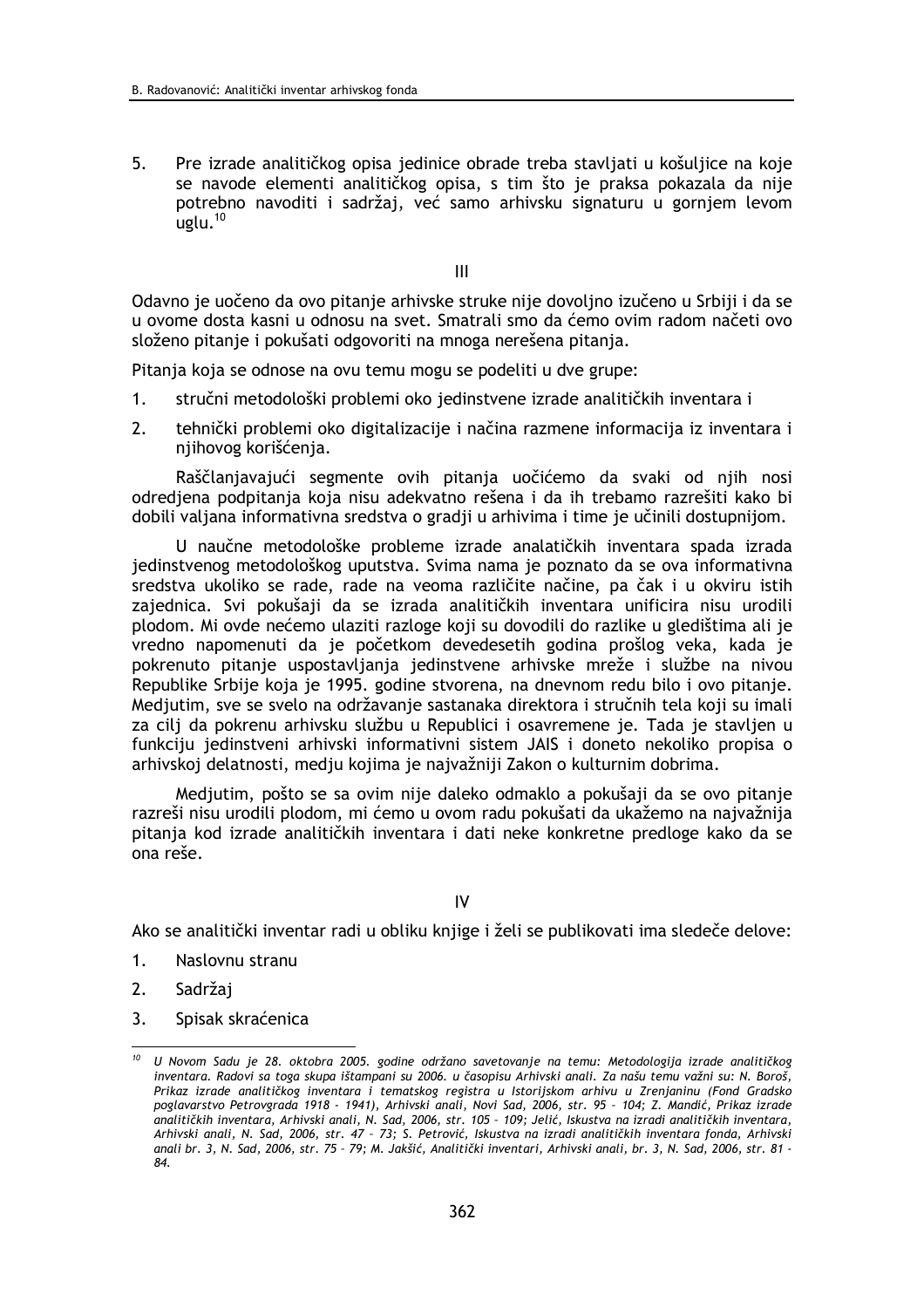- 4. Predgovor
- 5. Inventarni opis - Centralni deo
- 6. Registri
- 7. Bibliografija
- 8. Rečnik termina

#### $1<sup>1</sup>$ **NASLOVNA STANA**

To je prva stranica analitičkog inventara i ona sadrži podataka o nameni informativnog sredstva. Sadrži: naziv arhiva, naziv inventara, naziv fonda (sa brojem u opštem inventaru), granične godine gradje koje su inventarom obuhvaćene, ime i prezime autora inventara, mesto, godinu izrade analitičkog inventara. Naziv na naslovnoj strani inventara daje se u obliku koji je zvanično usvojen.

#### **SADRŽAJ**  $2.$

Ovaj deo inventara obuhvata sve delove analitičkog inventara po utvrdjenom redu, uz oznaku stranica na kojima počinju.

#### SPISAK SKRAĆENICA  $3<sub>1</sub>$

Spisak skraćenica predstavlja spisak skraćenih reči i pojmova koje se nalaze u analitičkom inventaru kako bi se smanjio obim i ujednačio tekst inventara. U spisak se unose skraćene oznake naziva ustanova, preduzeća, institucija, zanimanja, geografskih naziva i sl. sa azbučnim redom s leve strane, a posle crtice sa desne strane daje se objašnjenje skraćenice. Spisak skraćenina radi se za svaki analitički inventar posebno.

#### $\overline{\mathbf{A}}$ **PREDGOVOR**

Predgovor se piše radi lakšeg snalaženja u gradji fonda koji se opisuje. U njemu se ukazuje na mogućnost njegovog korišćenja i sve što može da posluži istraživaču za bolje snalaženje u gradji fonda ili zbirke.

Predgovor se sastoji iz dva dela: istorijskog i arheografskog. Istorijski deo daje istoriju tvorca fondova čiji su materijali obuhvaćeni inventarom; ukazuje na značaj inventarskog opisa sa stanovišta istoriografije i nauke o metodama proučavanja istorijskih izvora. Sadrži istorijsku belešku o fondu ili zbirci u kojoj su podaci o nazivu fonda ili zbirke, načinu i vremenu ulaska gradje u arhiv, kada je, od koga i na koji način predata (zakonskim preuzimanjem, poklonom ili otkupom), stanju arhivske gradje pre ulaska u arhiv, broju fascikli. U istorijskom delu predgovora mogu se pružiti korisniku informacije o sredjivanju fonda, sadržaju arhivske gradje po grupama kao i koja su informativna sredstva do sada izradjena o fondu, kao i da li je arhivska gradja oštećena, da li je gradja do sada koriščena ili ponovo sredjivana kada, kao i imena lica koja su učestvovala u izradi inventara.

Arheografski deo sadrži podatke o istorijatu i karakteristikama materijala koji se obradjuje u publikaciji, zatim o strukturi publikacije, obimu materijala, njegovim hronološkim okvirima, stepenu sačuvanosti, vremenu ulaska gradje u arhivsku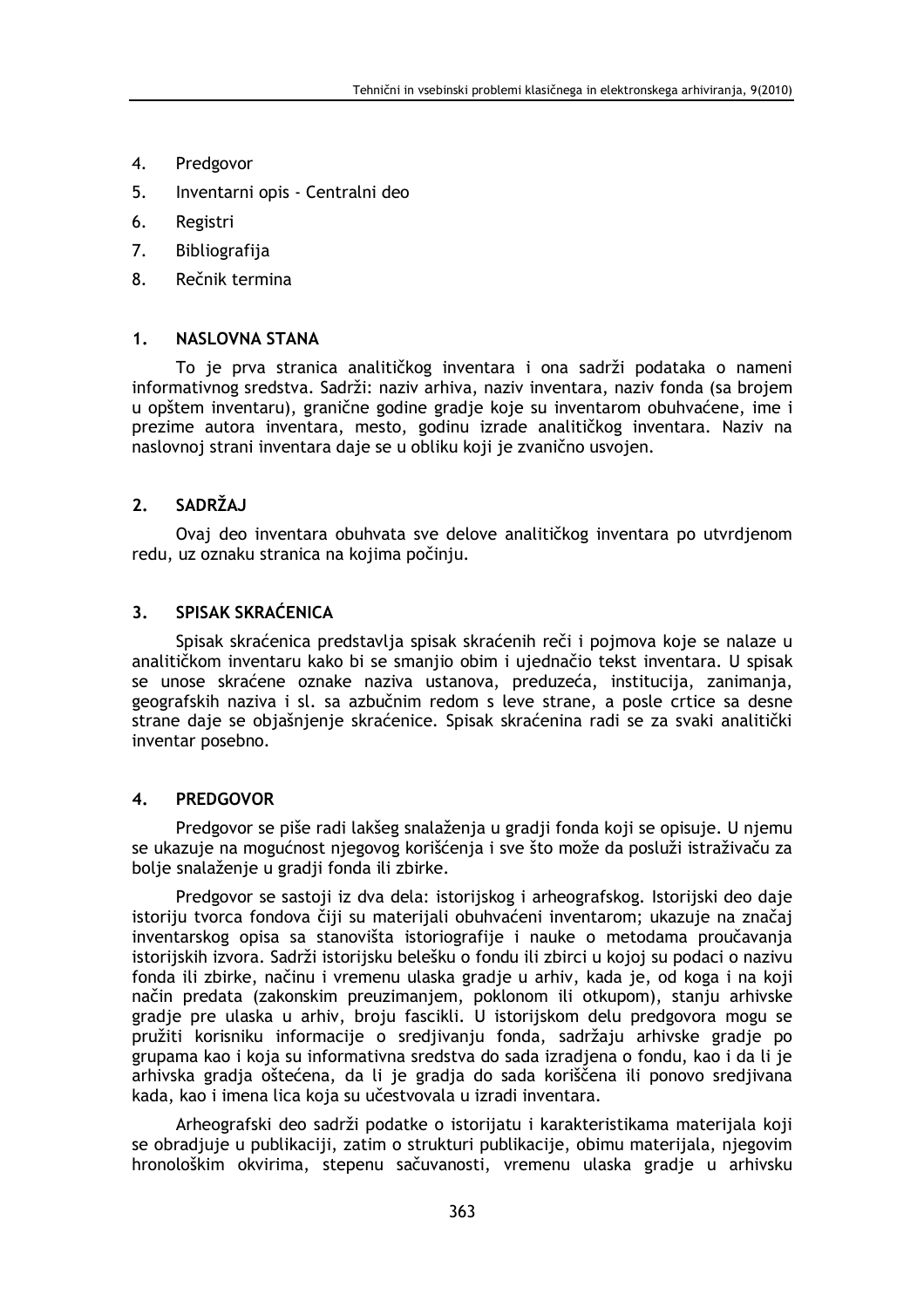ustanovu. Arheografski deo iznosi osnovne kategorije dokumenata kako po njihovoj raznovrsnosti tako i po sadržaju, zatim paleografske, jezičke i druge osobenosti materijala. Arheografski deo predgovora treba da sadrži podatke o tome da li je fond bio podvrgnut preradi, kada, i zbog kojih uzroka, koji su dokumenti bili izlučeni tj. kakve grupe i u kom obimu, kao i podatke o slučajevima uništenja dokumenata u prošlosti.<sup>1</sup>

#### 5. **INVENTARNI OPIS**

To je centralni ili osnovni, najbitniji deo analitičkog inventara, koji treba istraživačima ili korisnicima da pruži što tačnije informacije o sadržaju gradje fonda koji se opisuje. Sadrži sledeće elemente: signaturu, datum i mesto dokumenta, sadržaj inventarne-analitičke jedinice, obeležia predmeta (jezik, format, količina i ako postoje, fizička oštećenja predmeta) i druge koji pružaju najbolju informaciju.

Signatura se sastoji od slovnih i brojnih oznaka. Slovna oznaka je oznaka koju fond ili zbirka ima u opštem inventaru, a redni broj je broj predmeta u fondu ili zbirci. Slovna oznaka od rednog broja odvaja se crticom. Signatura se obično piše iznad sadržaja analitičke jedinice u gornjem desnom uglu.

Datum je hronološka oznaka predmeta. Sadrži godinu, mesec i dan. Datum se uzima sa predmeta. Ukoliko predmet sastoji iz više dokumenata različitih datuma, navodi se raspon godina. Ukoliko datum nije naznačen na predmetu, a može se utvrditi po sadržaju, datum se stavlja u uglastu zagradu. Datum je potpun ako je navedena godina, mesec i dan, a nepotpun kada ne sadrži ove elemente. Ako je godina odredjena tačno, a datum i mesec nije, onda se godina navodi van zagrade, a približni datum i mesec u uglasto zagradu. Godina i dan pišu se arapskim brojevima, a mesec slovima. Ukoliko se nalaze dva datuma - stari i novi, navode se oba datuma razdvojena kosom crtom. Ukoliko nije moguće utvrditi datum nastanka dokumenta stavlia se oznaka za to. Ukoliko je promenjen naziv mesta stavlja se u zagradu. Datum i mesto pišu se na levoi strani ispred inventarnog opisa.

Sadržaj dokumenta je najvažniji deo analitičkog inventara. To je u stvari kratak opis inventarne jedinice. Najčešće se on izražava tako da se na osnovu opisa može videti ko se kome obraća (adresant i adresat), i o kojoj vrsti dokumenta se radi: pismo, plakat, ukaz, diploma, fotografija itd. U opisu se tačno navodi važnost dokumenta, ko je njegov tvorac i ukazuje na podatke koji se u njemu nalaze. U nekim predmetima pored osnovne radnje zbog koje je predmet pokrenut mogu se nalaziti važni podaci koji se uočavaju pošto se čitav predmet pregleda. Ovo važi i za obradu najraznovrsnijih zapisnika sa sednica organa i tela na raznim nivoima.<sup>12</sup>

Spoljna obeležja predmeta pružaju informaciju o jeziku na kom je pisan; ukoliko ie predmet na stranom jeziku piše se obavezno koji je to strani jezik i količina listova predmeta ili broj komada ako je fotografija u pitanju.

Analitički opis treba da bude pregledan, precizan. Kratak i jasan. Jezik na kome se piše inventarni opis mora biti savremen. Arhivista treba dobro da poznaje arhivsku gradju koju obradjuje i istorijske prilike u kojima je ona nastala.

<sup>&</sup>lt;sup>11</sup> O tome videti više: V. P. Kozlov, Teoretske osnove arheografije sa današnjeg stanovišta, Arhiv, AJ, Beograd, 2001. str. 9 - 27.

<sup>&</sup>lt;sup>12</sup> N. Nikolić, Neka iskustva na izradi analitičkog inventara, Arhivski pregled 1 - 2, Beograd, 1978, str. 103.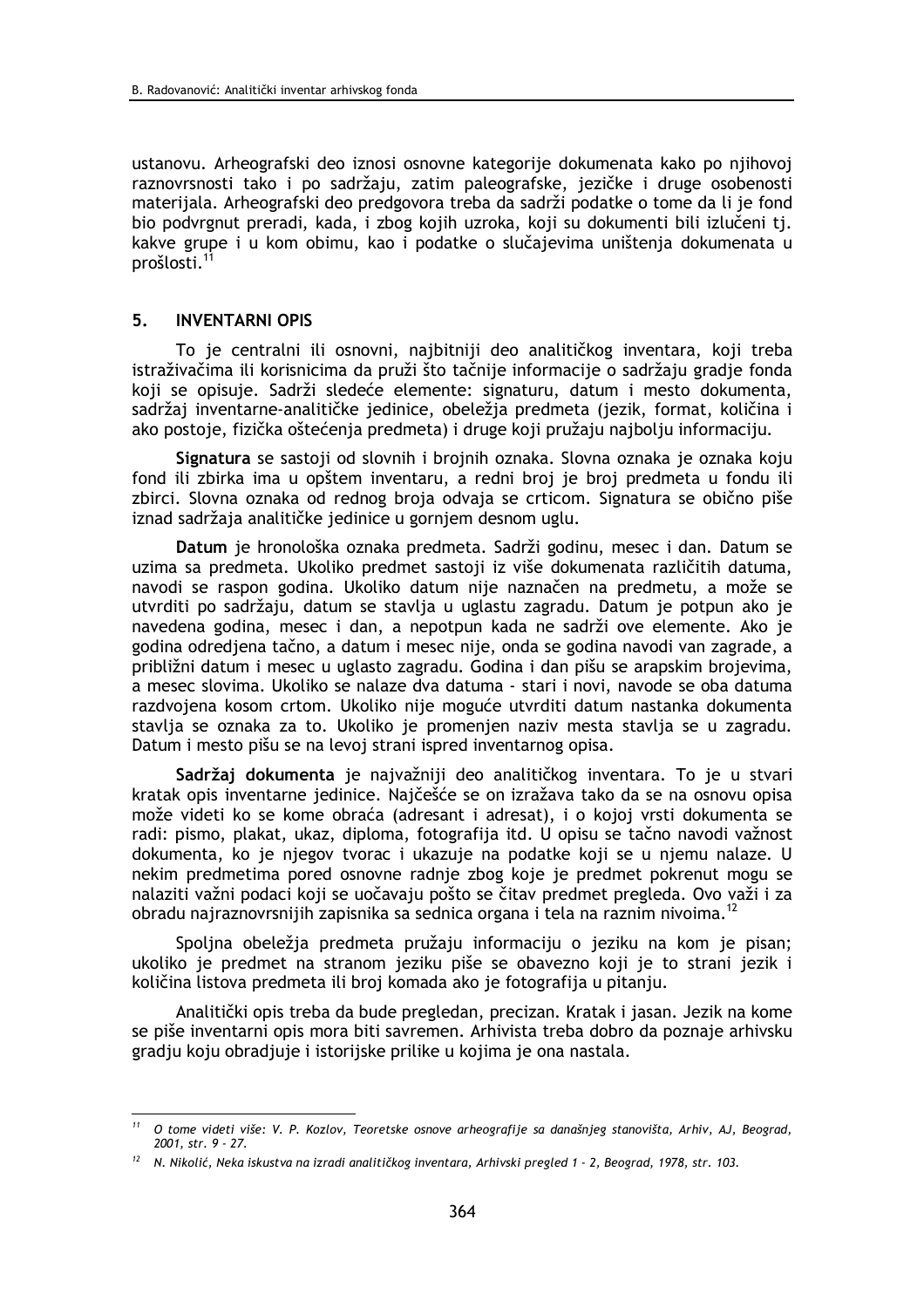#### 6. **REGISTRI**

Registri su pomoćna informativna sredstva koja se rade u svrhu pomoći korisniku kako bi brže došao do željenih podataka. Izradjuje se samo za jedan fond. Podaci za registar beleže se u toku izrade inventarnih opisa i ispisuju se na kartice isključivo sa dokumenta, a ne sa gotovog opisa. Sadrže niz odrednica poredjanih po azbučnom redu ili po predhodni šemi, a unutar nje po azbučnom redu. Odrednice za registar su: prezimena ili imena lica, geografski nazivi, nazivi predmeta, dogadjaja pojava itd.

Autori registra često, uz ove odrednice, dodaju razna objašnjenja ili bliže karakteristike. U zavisnosti od toga da li odrednica stoji sama ili ima i reči koje je objašnjavaju registri se dele na: a) razvijene i b) nerazvijene.

Mnogo važnija je podela prema vrsti odrednica: imenske, predmetne, tematske, geografske, fondovske (kod zbirki), hronološke i kombinovane.

Prilikom izrade registra mora se voditi računa da se izbegne, što je moguće više, subjektivizam.

Kod izrade registra kao problem mogu se pojaviti nepoznati termini ili pojmovi iz prošlosti koji se više ne upotrebljavaju.<sup>13</sup> Najvažnija funkcija registra je da uputi i da pojedini dokument unutar fonda ili zbirke o odredjenim pitanjima, a ne i da ga opisuje. Elemente registra čine predmet obrade (lična imena, geografski pojmovi, dogadiaii itd.) i signatura.

# a. IMENSKI REGISTAR

Predmet ovog registra su puno prezime i ime sa bližom identifikacijom (zvanje, zanimanie, funkcija, nadimak, titula, srednie slovo, prebivalište i sl.) ili samo prezime, samo ime, pseudonimi, nadimci i druga imena lica.

Kada imenski registar obuhvata sva imena učesnika odredienih dogadiaja, sve aktere zbivania koji se pominiu u dokumentima fonda naziva se opšti registar.

Kada obuhvata imena jedne kategorije ljudi, bilo po zanimanju - profesiji ili po učešću nekom dogadjaju naziva se specijalizovani. Ovakvi registri preporučuju se, pre svega, za one fondove koji su naročito važni.

Imenski registar može biti razvijen i nerazvijen. U nerazvijenom imenskom registru pominju se samo prezimena, imena, pseudonimi, nadimci i to bez ikakvog objašnjenja. U razvijenom imenskom registru daju se i objašnjenja koja se sastoje u navodjenju punog imena ili početnog slova oca, zanimanja, zvanja, funkcije, mesta porekla, prebivališta itd. Imena lica koja se unose u registar stavljaju se u prvom padežu.

Kod izrade imenskog registra odrede se sistematizuju azbučnom redosledom prezimena ili imena ili nadimka. Kod odrednica sa više istih prezimena a različitih imena, redosled se odredjuje po azbučnom redu imena. Ukoliko je poznato samo ime, a prezime izostavljeno, odrednice se sistematizuju azbučnim redosledom imena. Ukoliko isto ime pripada raznim licima ona se u imenski registar unose posebno. Uz svako od imena stajaće odgovarajuće objašnjenje, odnosno postojeće odrednice, ukoliko su poznate.

 $13<sup>13</sup>$ N. Predojević, S. Rajčević. Obrada podataka i izrada registara za analitičke inventare, Arhivski anali br. 3, AV, Novi Sad, 2006, str. 125 - 130.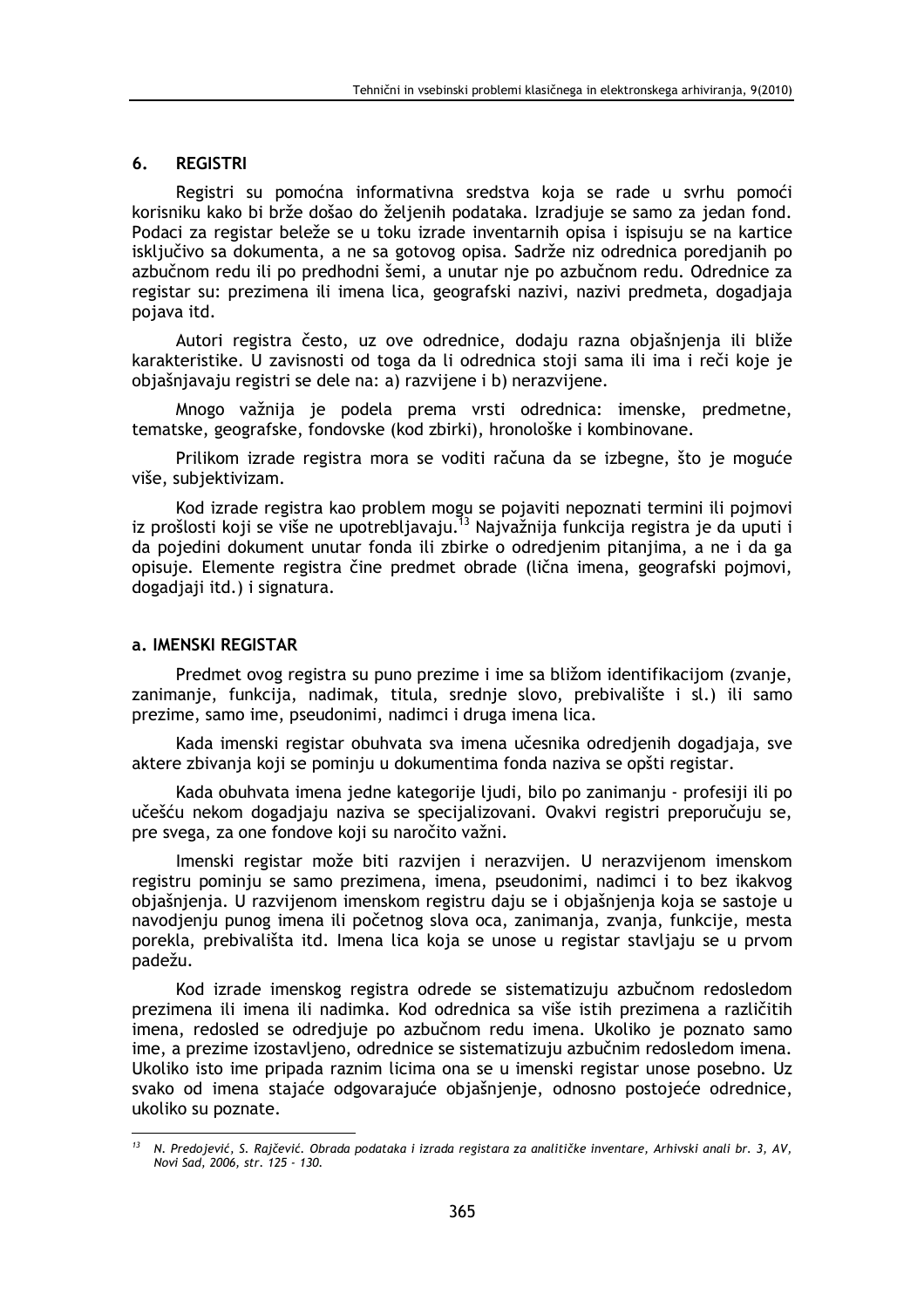Kod nepotpunih prezimena, odnosno imena redosled se odredjuje prema prezimenu, odnosno imenu, ali se sistematizuje prema prezimenu, odnosno imenu koja počinju tim slovima. Na osnovu pretpostavke, daljeg istraživanja ili nekog drugog izvora može se utvrditi puno prezime, odnosno ime. Deo prezimena, odnosno imena koji je nedostajao, a na pomenut način je utvrdjen, stavlja se u uglastu zagradu.

U imenskom registru uz prezimena i imena srednje slovo ili celo ime oca, kada postoji, stavi se iza imena. Kada je uz prezime i ime postojao i nadimak piše se iza imena i od njega se odvaja crtom. Nadimak ne utiče na redosled.

Kada je ličnost poznatija po pseudonimu ili nadimku nego po ličnom imenu i prezimenu u registar se sistematizuje i po pseudonimu ili nadimku s tim što se stavlja uputni listić kod prvog prezimena. Kod uputa stavlja se malo slovo v (ovo važi za sve registre). Kada se jedna ista ličnost pojavljuje sa više različitih imena u imenskom registru će biti pod osnovnim (opštepoznatim imenom) iza koga će se navesti sva ostala imena u okrugloj zagradi. Istovremeno, svako od ovih imena stajaće u registru pod odgovarajućim slovom azbuke, uz upućivanje na osnovno ime. Kod ličnosti koje su ravnopravno upotrebljavale dva prezimena u registru se sistematizuju prema prvom prezimenu, a kod drugog prezimena daje se uputni listić.

Kod prezimena žena koje su udajom zadržavale devojačko i njemu dodale muževljevo prezime u registru se sistematizuju prema muževljevom prezimenu, a kod devojačkog prezimena stavlja se uputni listić.

Strana imena sistematizuju se prema transkripciji, a u okrugloj zagradi se navodi originalan naziv. Kod stranih imena reči koje se pišu malim slovima a označavaju titule kao što su de, fon, von, le i sl. pišu se iza imena. Kod ličnosti koje su poznatije sa titulom ispred imena u registru se sistematizuju po tom redosledu, a kod prezimena se stavlja uputni listić. Izuzetak je kada su titule spojene sa prezimenom. Tako će se pisati i u imenskom registru. Kada sastavni deo imena čine skraćenice naučne titule dr., mr. u imenskom registru pišu se iza imena.

Imena vladara (kneževa, kraljeva, careva), crkvenih velikodostojnika (patrijar, mitropolit, papa) i drugih poznatih ličnosti vode se u registru po imenima. Kada se reč hadži nalazi ispred imena (označava da je neko hadžija) to mesto i zadržava. Ukoliko je neko poznatiji po imenu ispred koga stoji reč hadži nego po prezimenu, postupa se isto kao sa ličnostima poznatim po nadimku. Kada je reč hadži stajala ispred prezimena, označavala je da je neko iz porodice bio hadžija i postala sastavni deo. Prezimena sa inicijalima imena dolaze pre prezimena sa punim imenom.

# **b. PREDMETNO-TEMATSKI REGISTAR**

Kod izrade predmetno-tematskog registra predmet obrade su dogadiaji, pojmovi, predmeti, naučni pojmovi, istorijske činjenice, institucije (škole, preduzeča i dr.). Podaci koji se "vode" za ovaj registar su od bitnog značaja za osvetljavanje arhivske gradje fonda ili zbirke i problema koji će se na osnovu nje istraživati.

Specifičnost predmetno-tematskog registra je izbor odrednica do kojih se došlo prilikom izrade analitičkog inventara, koje se stavljaju na kartice i odlažu po azbučnom redu. Kada su sve odrednice izvučene iz gradje, pregledaju se, odabiraju i izradjuje se šema registra koja treba da sadrži: teme i podteme. U okviru tema i podtema registar se sredjuje po azbučnom redu pojmova. Na osnovu toga šta se pored odrednice unosi, registar može biti uži ali širi. Ako sadrži poimove samo od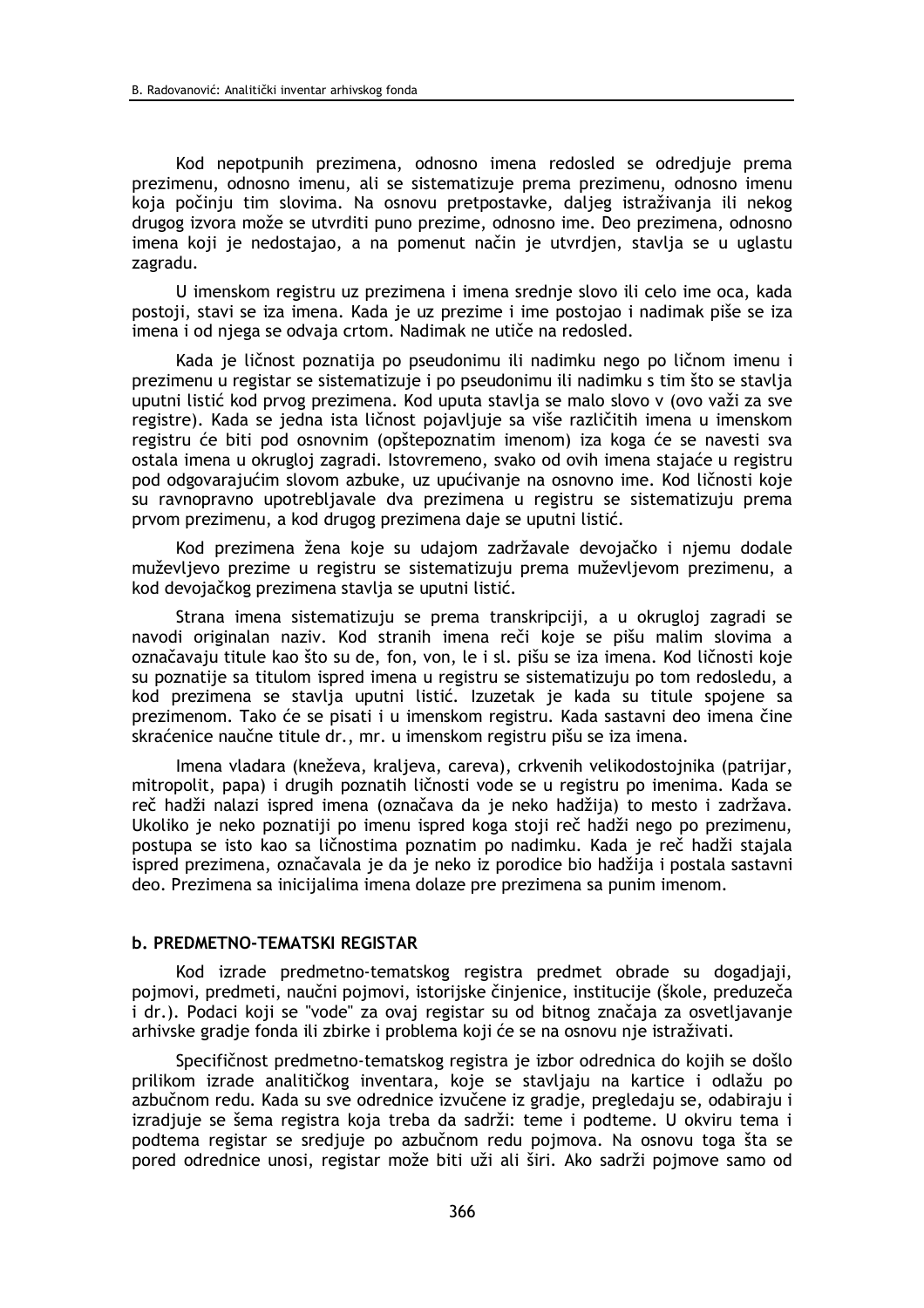jedne reči onda je to uži, a ako daje detaljna objašnjenja pojmova sa više podataka onda je to širi registar.

Prilikom formiranja tema i podtema za predmetni registar treba voditi računa o svodjenju pojmova, treba ići od pojedinačnih pojmova ka opštim. Kod izrade predmetnog stari nazivi se u registru sistematizuju pod savremenim nazivima a kod starih naziva stajaće uputni listić. Kada je imenica sastavljena od kombinacije prideva i imenice ili pak dve imenice moguća je inverzija. Cilj inverzije je da zbliži sorodne odrednice. Nije dozvoljena inverzija kada je reči o naučnim terminima ili nazivima događaja. Kada se u okviru podteme nalaze institucije razlićitog ranga sistematizuju se po rangu, a u okviru njega po azbuci.

Pri izradi predmetnog registra vodi se računa o ujednačavanju izraza za pojedine odrednice da se registar ne bi opterećivao uputnim listićima.

# C. GEOGRAFSKI REGISTAR

Odrednice ovog registra predstavljaju geografske pojmove koji se nalaze na dokumentu: države, republike, pokrajine, naselja, mora, planine, jezera, ostrva...

Nazivi mesta unose se u registar u onom obliku u kakvom se nalaze na dokumentu. Ukoliko je naziv mesta promenjen, novi naziv se stavlja u zagradu. Novi i stari naziv vezuju se uputnim listićem. Na primer: Karagovindža (v. Kragujevac).

Ovaj registar sredjuje se po azbučnom redu geografskih pojmova. Pored istih naziva mesta treba dati širu odrednicu. Za predgradja piše se ime grada: Rakovica -Beograd.

Složeni geografski nazivi unose se u registar prema prvoj reči. Na primer: Novi Sad. Ako se u registru pominiu nazivi dela geografske celine oni se u geografskom registru navode u tom obliku s tim što se upućuje na geografsku celinu. Na primer: Šumadija-Kragujevac: Kragujevac, grad u Šumadiji.

# Kombinovani registar

Radi se u izuzetnim slučajevima za fondove ili zbirke koji sadrže mali broj podataka, pa mogu obuhvatiti pojmove iz više registara: imenski, predmetni, geografski. Zbog kombinacije više registara kombinovani registar je često nepouzdan.<sup>14</sup>

#### $\overline{7}$ . **BIBLIOGRAFIJA**

Osnovna svrha bibliografije koja se radi za analitički inventar je da korisnicima pruži što više podatka o literaturi koja se odnosi na dokumente, opisana u inventaru. U bibliografiju treba da udju najznačajniji radovi koji se odnose na arhivsku gradju fonda koji se opisuje. Tu svakako treba uvrstiti i literaturu iz oblasti arhivističke metodologije izrade opisa kao i sve radove koji se odnose na istoriju tvoraca fonda. Zatim literatura u vezi sa samim dokumentarnim materijalima fonda i literaturu vezanu za veći istraživački rad koji se odnosi na gradju fonda.

Literatura se obično navodi u hronološkom poretku po godinama izdanja ili po alfabetu autora. Ako se u bibliografiju unose članci publikovani u zbornicima ili

Ovaj oblik inventara moguće je pomoću adekvatnog softvera prenesti u digitalan oblik i dati ga na upotrebu korisnicima.